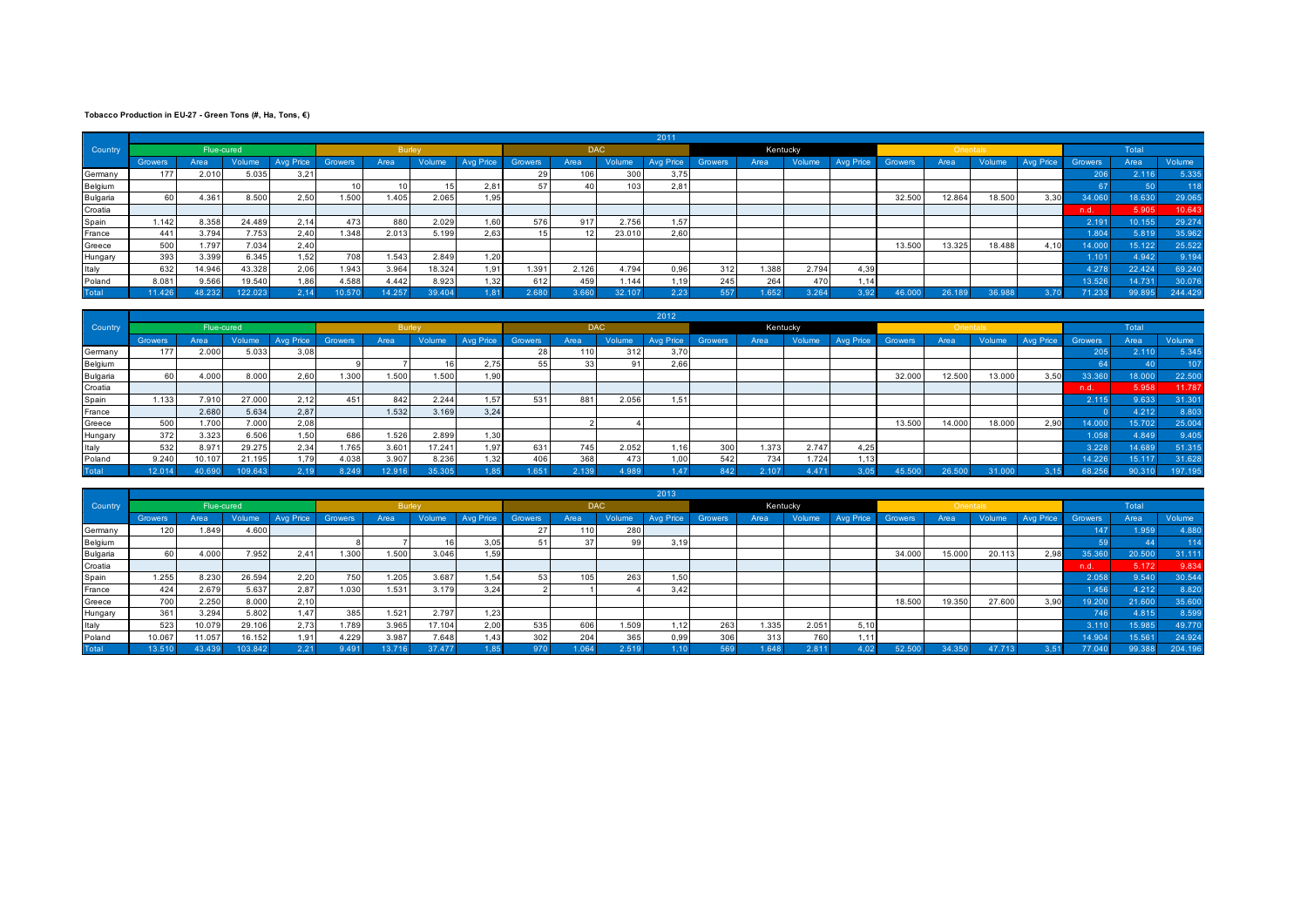## **Tobacco Production in EU-27 - Green Tons (#, Ha, Tons, €)**

|          |                |            |        |           |       |             |        |      |     |            |        | 2014      |         |       |          |      |        |           |        |           |         |        |        |
|----------|----------------|------------|--------|-----------|-------|-------------|--------|------|-----|------------|--------|-----------|---------|-------|----------|------|--------|-----------|--------|-----------|---------|--------|--------|
| Country  |                | Flue-cured |        |           |       | Burley      |        |      |     | <b>DAC</b> |        |           |         |       | Kentucky |      |        | Orientals |        |           |         | Total  |        |
|          | <b>Growers</b> | Area       | Volume | Avg Price |       | Area        |        |      |     | Area       | Volume | Avg Price | Growers | Area  | Volume   |      |        | Area      | Volume | Avg Price | Growers | Area   | Volume |
| Germany  | 122            | 1.906      | 4.700  | 3,50      |       |             |        |      | 27  | 114        | 305    | 4,00      |         |       |          |      |        |           |        |           | 149     | 2.020  | 5.00   |
| Belgium  |                |            |        |           |       |             |        | 3,27 | 47  |            |        | 3,27      |         |       |          |      |        |           |        |           |         |        |        |
| Bulgaria | 60             | 4.794      | 8.150  | 2,40      | 1.470 | 1.515       | 4.250  | 1,56 |     |            |        |           |         |       |          |      | 27.830 | 10.583    | 16.684 | 2,35      | 29.360  | 16.892 | 29.08  |
| Croatia  |                |            |        | 1,55      |       |             | 1.100  | 1,35 |     |            |        |           |         |       |          |      |        |           |        |           | n.d.    | 5.196  | 9.164  |
| Spain    | 1.212          | 8.736      | 28.627 | 2,22      | 811   | 1.379       | 3.346  | 1,57 | 61  | 142        | 312    | 1.76      |         |       |          |      |        |           |        |           | 2.084   | 10.257 | 32.28  |
| France   | 290            | 2.803      | 6.035  | 3,11      | 814   | .337        | 3.340  | 3,42 | 16  |            |        | 4,68      |         |       |          |      |        |           |        |           | 1.120   | 4.150  | 9.40   |
| Greece   | 575            | 2.300      | 7.800  | 2,00      |       |             | 200    | 2,00 |     |            |        |           |         |       |          |      | 25.700 | 19.400    | 24.560 | 3,57      | 26.285  | 21.770 | 32.56  |
| Hungary  | 400            | 3.210      | 6.946  | 1,63      | 720   | <b>.499</b> | 2.743  | 1,26 |     |            |        |           |         |       |          |      |        |           |        |           | 1.120   | 4.709  | 9.68   |
| Italy    | 551            | 1.860      | 33.022 | 2,70      | 1.718 | 4.226       | 17.190 | 2,05 | 491 | 637        | 1.558  | .38       | 280     | 1.525 | 2.154    | 4,83 |        |           |        |           | 3.040   | 18.249 | 53.92  |
| Poland   | 10.243         | 10.765     | 21.800 | 1,97      | 3.907 | 3.939       | 8.630  | 1,35 | 273 | 264        | 643    | 1,09      | 290     | 327   | 840      | 1,06 |        |           |        |           | 14.713  | 15.295 | 31.912 |
| Total    | 3.453          | 46.374     |        | 2.37      | 455   | 13.972      | 40.812 | 1.85 | 915 | 1.206      | 2.941  |           | 570     | 1.852 | 2.994    | 3.77 | 53.530 | 29.983    | 11.24  |           | 77.923  | 98.582 | 213.13 |

|          |                |            |        |      |       |                 |               |           |                |            |        | 2015             |         |       |          |      |         |           |        |           |        |        |         |
|----------|----------------|------------|--------|------|-------|-----------------|---------------|-----------|----------------|------------|--------|------------------|---------|-------|----------|------|---------|-----------|--------|-----------|--------|--------|---------|
| Country  |                | Flue-cured |        |      |       |                 | <b>Burley</b> |           |                | <b>DAC</b> |        |                  |         |       | Kentucky |      |         | Orientals |        |           |        | Total  |         |
|          | <b>Growers</b> | Area       | Volume |      |       | Area            | Volume        | Avg Price | <b>Growers</b> | Area       | Volume | <b>Avg Price</b> | Growers | Area  | Volume   |      | Growers | Area      | Volume | Avg Price |        | Area   | Volume  |
| Germany  | 110            | 1.900      | 5.200  | 4,00 |       |                 |               |           |                |            |        |                  |         |       |          |      |         |           |        |           | 110    | 1.900. | 5.200   |
| Belgium  |                |            |        |      |       |                 |               | 3,50      | 42             |            | 111    | 3.50             |         |       |          |      |         |           |        |           |        |        |         |
| Bulgaria |                | 4.625      | 8.000  | 2,20 | 1.665 | 1.375           | 3.850         | 1,42      |                |            |        |                  |         |       |          |      | 23.305  | 9.579     | 12.350 | 2,45      | 25.030 | 15.579 | 24.200  |
| Croatia  |                |            |        |      |       |                 | 944           | 1,42      |                |            |        |                  |         |       |          |      |         |           |        |           | n.d.   | 4.752  | 10.132  |
| Spain    | 1.255          | 8.061      | 26.312 | 2,30 | 750   | 9.931           | 2.636         | 1,60      | 53             | 164        | 412    | 1.80             |         |       |          |      |         |           |        |           | 2.058  | 18.156 | 29.360  |
| France   | 256            | 2.401      | 5.838  | 3,40 | 698   | 1.168           | 3.120         | 4,00      | 20             |            |        | 3,30             |         |       |          |      |         |           |        |           | 974    | 3.583  | 9.004   |
| Greece   | 650            | 2.600      | 8.500  | 2,30 | 20    | 150             | 400           | 2,30      |                |            |        |                  |         |       |          |      | 15.950  | 16.500    | 21.259 | 4,25      | 16.620 | 19.250 | 30.159  |
| Hungary  | 336            | 3.070      | 5.237  | 1,57 | 624   | 1.348           | 2.210         | 1,40      |                |            |        |                  |         |       |          |      |         |           |        |           | 960    | 4.418  | 7.447   |
| Italy    | 504            | 10.397     | 33.248 | 2,71 | 1.413 | 3.291           | 13.616        | 2,22      | 516            | 759        | 1.853  | 1.72             | 267     | 1.491 | 2.689    | 5,32 |         |           |        |           | 2.700  | 15.938 | 51.406  |
| Poland   | 9.479          | 10.080     | 17.900 | 2,30 | 2.477 | 2.254           | 6.500         | 1,50      | 196            | 133        | 432    | 1.30             | 551     | 505   | 1.602    | 1,30 |         |           |        |           | 12.703 | 12.972 | 26.434  |
| Total    | 12.650         | 43, 134    |        |      |       | $19.52^{\circ}$ | 33.283        | 2.03      | 827            |            | 2.854  |                  |         |       | 1.291    | 3,82 | 39.255  |           |        |           |        | 98.59  | 193.460 |

|                |                |            |        |          |       |               |        |           |         |            |        | 2016             |         |       |          |                  |         |           |        |                  |                    |          |        |
|----------------|----------------|------------|--------|----------|-------|---------------|--------|-----------|---------|------------|--------|------------------|---------|-------|----------|------------------|---------|-----------|--------|------------------|--------------------|----------|--------|
| <b>Country</b> |                | Flue-cured |        |          |       | <b>Burley</b> |        |           |         | <b>DAC</b> |        |                  |         |       | Kentucky |                  |         | Orientals |        |                  |                    | Total    |        |
|                | <b>Growers</b> | Area       | Volume | vg Price |       | Area          | Volume | Avg Price | Growers | Area       | Volume | <b>Avg Price</b> | Growers | Area  | Volume   | <b>Avg Price</b> | Growers | Area      | Volume | <b>Avg Price</b> | Growers            | Area     | Volume |
| Germany        | 110            | 1.923      | 4.870  | 4,00     |       |               |        |           |         |            |        |                  |         |       |          |                  |         |           |        |                  | 110                | 1.923    | 4.870  |
| Belgium        |                |            |        |          |       |               |        | 3,67      |         |            |        | 3,67             |         |       |          |                  |         |           |        |                  |                    |          |        |
| Bulgaria       | 60             | 3.784      | 6.955  | 2,27     | 856   | 674           | 1.180  | 1,45      |         |            |        |                  |         |       |          |                  | 16.150  | 5.960     | 8.260  |                  |                    | 10.418   | 16.39  |
| Croatia        |                |            | 8.518  | 1,60     |       |               | 740    | 1,34      |         |            |        |                  |         |       |          |                  |         |           |        |                  | n.d.               | 4.413    | 8.977  |
| Spain          | 1.160          | 8.263      | 27.459 | 2,33     | 383   | 508           | 1.280  | 1,60      |         | 158        | 322    | 1,82             |         |       |          |                  |         |           |        |                  | 1.630              | 8.929    | 29.06  |
| France         | 232            | 2.118      | 4.997  | 3,70     | 615   | 1.014         | 2.514  | 4,00      | 20      |            |        | 2,95             |         |       |          |                  |         |           |        |                  | 867                | $-2,149$ | 7.559  |
| Greece         | 700            | 3.000      | 8.000  | 2,20     | 40 I  | 140           | 300    | 1,60      |         |            |        |                  |         |       |          |                  | 13.600  | 16.100    | 19.000 | 4,54             | 14.340             | 19.240   | 27.30  |
| Hungary        | 351            | 2.631      | 3.428  | .80      | 583   | 735           | 1.225  | 1,51      |         |            |        |                  |         |       |          |                  |         |           |        |                  | 934                | 3.366    | 4.65   |
| Italy          | 474            | 10.382     | 30.499 | 2,89     | 1.275 | 3.093         | 14.001 | 2,40      | 528     | 827        | 2.265  | 1.78             | 246     | 1.414 | 1.704    | 5,17             |         |           |        |                  | 2.523              | 15.716   | 48.46  |
| Poland         | 10.113         | 10.528     | 22.850 | 2,30     | 1.908 | 1.803         | 5.030  | 1,60      | 199     | 160        | 190    | 1.30             | 1851    | 280   | 866      | 1,30             |         |           |        |                  | 12.405             | 12.771   | 28.93  |
| <b>Total</b>   | 3.201          | 42.629     |        |          |       |               | 26.274 | 2.24      | 877     |            |        |                  |         |       |          | 3.87             |         |           |        |                  | 19.92 <sup>-</sup> | 79.963   | 176.28 |